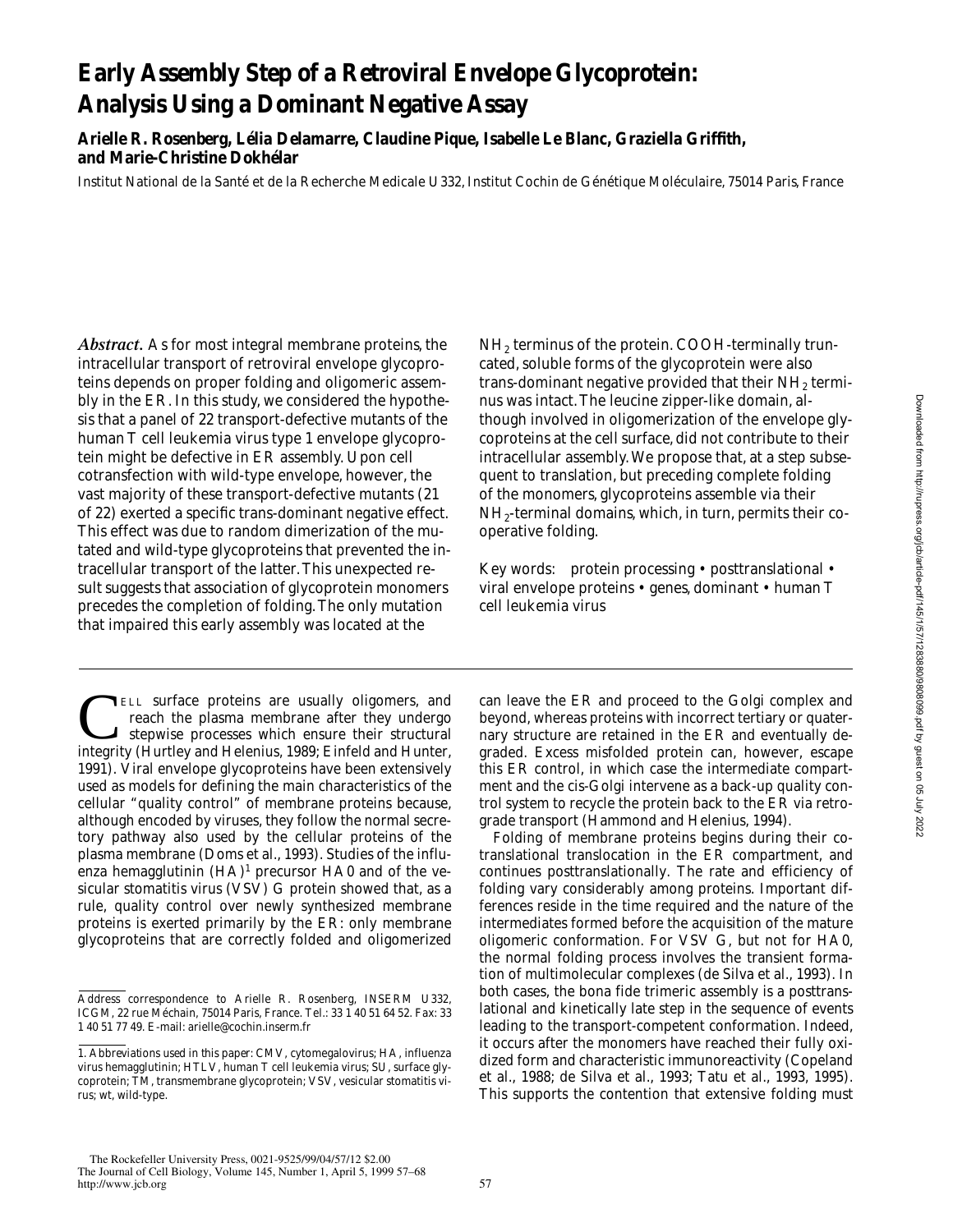take place for monomeric subunits to recognize each other as specific assembly partners (Doms et al., 1993). In the case of the hemagglutinin-neuraminidase glycoprotein of the human parainfluenza virus type 3, however, oligomeric assembly occurs as an early event that precedes the acquisition of correct intramolecular disulfide bonds and mature immunoreactivity (Collins and Mottet, 1991).

Retroviral envelope glycoproteins also constitute a good model for studying the maturation steps required for protein transport out of the ER (Einfeld, 1996). These envelope proteins are first synthesized in the ER as a precursor membrane protein, which is then transported to the Golgi apparatus where its cleavage into two mature products occurs, mediated by a furin-like cellular protease. Transport competence is thus easily monitored by the appearance of the cleaved viral products, the surface (SU) and the transmembrane (TM) glycoproteins. Among retroviral envelopes, that of the human T cell leukemia virus type 1 (HTLV-1), an oncogenic human retrovirus, provides an interesting model for exploring the limiting steps for the acquisition of transport competence, because the quality control exerted over the structural integrity of the precursor glycoprotein is remarkably stringent (Pique et al., 1990; Delamarre et al., 1996). Indeed, most of the mutations that we have artificially introduced in the HTLV-1 glycoprotein result in a lack of precursor cleavage, which most probably indicates retention of the precursor in the ER. In the present study, we took advantage of our large series of mutants to examine whether the defect in intracellular transport exhibited by these glycoproteins might actually reflect a defect in oligomeric assembly. We designed a dominant negative assay (Herskowitz, 1987) in which the retained glycoproteins were systematically tested for their ability to interfere in trans with the transport and hence function of the wild-type (wt) glycoprotein. We found, unexpectedly, that the vast majority of the mutated glycoproteins that could not be transported into the Golgi apparatus and beyond were nevertheless capable of specific dimeric association with the wt precursor glycoprotein. That incompetence for assembly was rarely responsible for the intracellular retention of these glycoproteins suggests the occurrence of an early assembly step preceding the completion of folding.

# *Materials and Methods*

# *Plasmids*

The HTLV envelope expression vectors used in this study are the previously described plasmids CMV-ENV-1 (Delamarre et al., 1997) and CMV-ENV-2 (Rosenberg et al., 1998), which contain the respective HTLV-1 and HTLV-2 sequences corresponding to the *env*, *tax*, and *rex* genes, under the control of the simian cytomegalovirus (CMV) promoter. The CMV-ENV $\Delta$ PvuII and CMV-ENV $\Delta$ PmaCI constructs were used as the respective negative controls (Delamarre et al., 1997; Rosenberg et al., 1998). The mutated constructs coding for HTLV-1 glycoproteins with single amino acid substitutions were described elsewhere (Delamarre et al., 1997; Rosenberg et al., 1997). The CMV-ENV438-stop plasmid encodes a soluble form of the HTLV-1 glycoprotein under the control of the CMV promoter (Pique et al., 1993; Rosenberg et al., 1997). The human immunodeficiency virus type 1 (HIV-1) envelope expression plasmid pMA243, which is derived from an  $HIV-1<sub>LAI</sub>$  provirus and has the capacity for encoding the viral proteins Env, Tat, Rev, and Vpu, was a gift from M. Alizon (INSERM U332, ICGM, Paris, France) (Dragic et al., 1992).

# *Mutagenesis and Cloning*

Oligonucleotide-directed mutagenesis of the sequence encoding the SU portion of the HTLV-2 envelope protein was performed as described elsewhere (Rosenberg et al., 1998). The constructs coding for HTLV-1 envelope proteins with truncations or deletions were generated using standard cloning techniques. Positions in the amino acid sequence of the HTLV-1 envelope protein are numbered from the initiator methionine. The locations of truncations and deletions relative to other features of the HTLV-1 envelope protein are depicted in Fig. 6.

# *Cell Lines*

COS-1 and HeLa cells were obtained from the American Type Culture Collection. CosLTRLacZ cells, which are COS cells stably expressing the bacterial β-galactosidase gene (*lacZ*) under the control of the HIV-1 long terminal repeat (LTR), and HeLa-Tat cells, which are HeLa cells stably expressing the HIV-1 *tat* gene, were a gift from M. Alizon (Dragic et al., 1992). Also provided by M. Alizon were the HeLa-P4 cells, which are HeLa cells stably expressing both the *lacZ* gene under the control of the HIV-1 LTR and the human CD4 cDNA (Clavel and Charneau, 1994). All cell lines were grown in DME containing 50  $\mu$ g/ml gentamicin and 5% FCS, and supplemented with 300 µg/ml hygromycin B (Calbiochem Corp.) for the CosLTRLacZ cells, or with 500 µg/ml G-418 sulphate (Geneticin, Life Technologies, Inc.) for the HeLa-P4 cells. Cell cultures were maintained at 37°C in a humidified 5%  $CO<sub>2</sub>$  atmosphere.

# *Syncytium Formation Assays*

The quantitative assays used to evaluate syncytium formation elicited by the HTLV-1, HTLV-2, or HIV-1 envelopes have been described elsewhere (Dragic et al., 1992; Delamarre et al., 1997; Rosenberg et al., 1998). In all these assays, the HIV-1 LTR-driven expression of  $\beta$ -galactosidase is transactivated by the Tat protein upon fusion of envelope-expressing cells with receptor-bearing indicator cells. To assess the dominant negative effect of the glycoprotein mutants on syncytium formation induced by the wt HTLV-1 or HTLV-2 glycoproteins, the mutated and wt envelope constructs (total amount:  $3 \mu g$  DNA) were cotransfected into CosLTRLacZ cells seeded at  $3 \times 10^5$  cells per 60-mm–diameter dish the previous day by a procedure using DEAE-dextran, chloroquine, and dimethyl sulfoxide (Cullen, 1987). Immunofluorescence analysis of the cells cotransfected with the constructs for the wt HTLV-1 envelope and for a truncation mutant demonstrated that more than 95% of the cells that expressed one of the envelope constructs in fact expressed both of them (data not shown). Radioimmunoprecipitation analysis also assured us that, within the range of DNA quantities used in this study, the level of protein expressed correlated with the amount of DNA transfected. 1 d (HTLV-2) or 2 d (HTLV-1) after transfection,  $5 \times 10^5$  HeLa-Tat cells were added as indicator cells. After a 24-h coculture, the amount of  $\beta$ -galactosidase was evaluated by a chemiluminescence assay for detection of the activity of this enzyme in cell lysates (Galacto-Light; Tropix) with a luminometer (Lumat LB 9501; Berthold) (Delamarre et al., 1997; Rosenberg et al., 1998). To assess the effect of the HTLV-1 glycoprotein mutants on syncytium formation induced by the wt HIV-1 envelope, the mutated HTLV-1 envelope constructs (2.25  $\mu$ g) and the pMA243 plasmid (5 ng) were cotransfected into COS-1 cells seeded at  $3 \times 10^5$  cells per 60-mm–diameter dish the previous day (Cullen, 1987). 2 d after transfection,  $5 \times 10^5$  HeLa-P4 cells were added as indicator cells. After a 24-h coculture, syncytia were stained in situ and counted under a light microscope as described elsewhere (Dragic et al., 1992). For each assay, the syncytium formation index gives the percentage fusion induced by the wt envelope in the presence of the glycoprotein mutant relative to that obtained in its absence.

# *Immunofluorescence Microscopy*

The envelope constructs were transfected into COS-1 or HeLa cells by the calcium phosphate precipitation method. 1 d after transfection, the cells were seeded onto glass slides (Lab-Tek; Nunc, Inc.) at 4  $\times$  10 $^4$  cells per  $80$ -mm<sup>2</sup> well. The next day, cultures were rinsed in PBS and fixed with  $4\%$ paraformaldehyde for 15 min at room temperature, followed by quenching in 0.1 M glycine in PBS. Permeabilization and saturation were achieved by a 2-h incubation in PBS containing 0.05% saponin and 0.2% BSA, and all subsequent steps were performed in this buffer at room temperature. The cells were incubated for 90 min with the primary antibodies. These were mAb 1C11 (1:100; Epitope), which is a murine mAb directed to the HTLV-1 SU (Palker et al., 1989), and rabbit polyclonal antibodies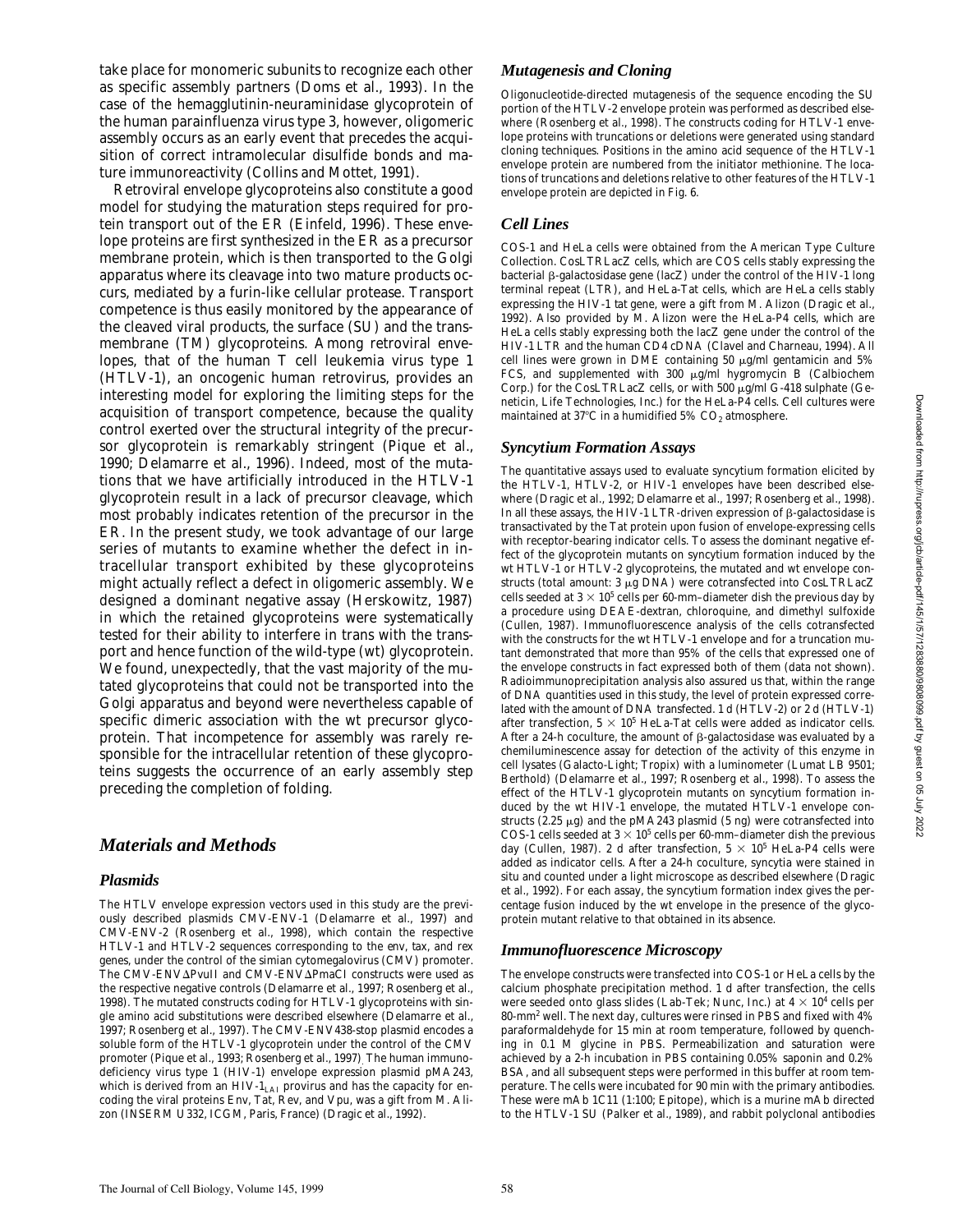directed to the  $\alpha$  subunit of translocating chain-associating membrane protein (1:500, kindly provided by T.A. Rapoport, Department of Cell Biology, Harvard Medical School, Boston, MA) or to Rab1 (1:25, kindly provided by B. Goud, CNRS UMR 144, Institut Curie, Paris, France). Excess antibody was removed with five washes, and the secondary antibodies were allowed to bind for 60 min. These were FITC-conjugated goat anti– mouse IgG (1:400; Jackson ImmunoResearch Laboratories, Inc.) and cyanin 3–conjugated goat anti–rabbit IgG (1:300; Jackson ImmunoResearch Laboratories, Inc.). After five washes, the slides were mounted in Mowiol and observed with a confocal laser scanning microscope (MRC-1000; Bio-Rad Laboratories, with a  $60\times$  objective; Nikon Inc.). The pinhole aperture was such that optical section thickness was  $0.6 \mu m$ . "Bleed-through" from the FITC to the cyanin channel was negligible. Images were processed using the Laser Sharp software. Colocalization appeared as yellow pixels after merging sections recorded at the same z level in each channel.

## *Radioimmunoprecipitation Assays*

Immunoprecipitations of the HTLV-1 envelope glycoproteins were performed as described in our previous studies (Pique et al., 1990), using protein A–Sepharose CL-4B beads (Pharmacia Biotechnology) coated with a pool of sera from HTLV-1–infected individuals (provided by J. Coste, CRTS, Montpellier, France). For coimmunoprecipitation experiments, protein A–Sepharose beads were coated with rabbit anti–mouse Ig (Dako SA) plus purified 4D4 mAb, which is a murine mAb raised against a synthetic peptide covering the COOH-terminal domain (amino acids 287– 311) of the HTLV-1 SU (kindly donated by C. Desgranges and M.-P. Grange, INSERM U271, Lyon, France) (Grange et al., 1998). Immunoprecipitates were electrophoresed in SDS-13% polyacrylamide gels under reducing conditions (except where otherwise stated), and visualized by autoradiography.

#### *Velocity Gradient Sedimentation*

The envelope constructs were transfected into COS-1 cells  $(2.8 \times 10^6)$  by the calcium phosphate precipitation method. 2 d after transfection, the cells were lysed in 0.8 ml of 100 mM Tris-HCl, pH 8.0, containing 100 mM NaCl, 1 mM CaCl<sub>2</sub>, and 250 mM *n*-octyl-β-D-glucopyranoside (Sigma Chemical Co.). The clarified lysates, together with 50  $\mu$ l of size markers (kD): 66 BSA, 141 alcohol dehydrogenase, and 250 catalase, each at 9 mg/ml (Sigma Chemical Co.), were loaded onto continuous sucrose gradients (10 ml, 5–35% sucrose in 100 mM Tris-HCl, pH 8.0, containing 100 mM NaCl, 1 mM CaCl<sub>2</sub>, and 40 mM *n*-octyl-β-D-glucopyranoside) and centrifuged for 20 h at 4°C in an SW41 rotor at 38,000 rpm before fractionation from the bottom of the tube into 18 fractions of 600  $\mu$ l. To analyze size markers, 60- $\mu$ l aliquots were removed from the fractions and were separated by SDS-PAGE, followed by Coomassie blue staining. The remainders of the fractions were subjected to immunoprecipitation with a pool of sera from HTLV-1–infected individuals as described above. Immunoprecipitates were electrophoresed in SDS-10% polyacrylamide gels under reducing conditions, and proteins were transferred onto membranes (Immobilon-P; Millipore Corp.). After saturation in PBS containing 0.05% Tween-20 and 5% skim milk, the membranes were incubated with a 1:3,000 dilution of the mAb 4D4 (Grange et al., 1998) for 90 min at room temperature. Excess antibody was removed with six washes, and a 1:1,000 dilution of the second-step antibody (peroxidase-conjugated goat anti–mouse IgG; Jackson ImmunoResearch Laboratories, Inc.) was allowed to bind for 60 min. After eight washes, immunoreactive spots were detected by enhanced chemiluminescence (Amersham Buchler GmbH).

# *Results*

## *Negative Dominance as a Tool to Study Determinants of Envelope Precursor Assembly*

We have previously described a series of HTLV-1 envelope glycoprotein mutants that are defective in cleavage of the precursor into the mature SU and TM products (Delamarre et al., 1997; Rosenberg et al., 1997). The cleavage of the HTLV-1 glycoprotein precursor, which is required for envelope-mediated function, normally takes place in the Golgi apparatus (Pique et al., 1992). As for most integral membrane glycoproteins, transport into the

Golgi apparatus is thought to be strictly dependent on proper folding and oligomeric assembly in the ER (Doms et al., 1993). We thus considered the hypothesis that our HTLV-1 glycoprotein mutants with defects in precursor cleavage might actually be defective in precursor assembly. We designed a dominant negative assay (Herskowitz, 1987) in which these cleavage-defective mutants were coexpressed with the wt HTLV-1 glycoprotein in transfected COS cells. In this approach, an assembly-competent mutant would be expected to dominantly interfere with wt envelope-mediated function by titrating the wt precursor in the formation of transport-defective heterocomplexes; in contrast, an assembly-defective mutant would spare the intracellular maturation of the wt glycoprotein and hence its function. Transfected cells expressing the wt HTLV-1 envelope at the cell surface are able to induce fusion with indicator cells expressing the receptor, leading to the formation of syncytia. Syncytium formation was thus chosen as a convenient assay to account for intracellular transport and hence function of the HTLV-1 envelope.

#### *21 of 22 Cleavage-defective Glycoprotein Mutants Are Trans Dominant*

Because several reports have suggested that the oligomerization domain of retroviral envelopes lies in the TM glycoprotein (Einfeld and Hunter, 1988, 1994; Earl et al., 1990; Rey et al., 1990; Thomas et al., 1991), we first investigated the abilities of HTLV-1 glycoproteins with mutations in the TM portion to interfere with wt envelopemediated function. We have previously described eight single amino acid substitutions in the HTLV-1 TM that result in a lack of precursor cleavage and, consequently, in a complete loss of syncytium-forming ability (Rosenberg et al., 1997) (see Table I). The mutated envelope expression plasmids were cotransfected with the wt envelope expression plasmid (CMV-ENV-1) at a ratio of 3:1, and syncytium formation was monitored. Each of the eight cleavagedefective TM mutants exerted a marked dominant negative effect over the wt envelope, manifested by inhibition of syncytium formation (Table I).

That all of the glycoproteins mutated in the TM portion were able to interfere in trans with wt envelope-mediated function prompted us to test for negative dominance of glycoproteins mutated in the SU portion. We have previously described 14 single amino acid substitutions distributed throughout the HTLV-1 SU that abolish precursor cleavage and hence envelope-mediated function (Delamarre et al., 1997) (see Table II). A marked dominant negative effect on the syncytium-forming activity of wt envelope was documented for 13 of these 14 SU mutants (Table II). Thus, the vast majority of HTLV-1 envelope mutants with defects in cleavage of the precursor glycoprotein are transdominant negative.

#### *Specificity of the Trans-dominant Negative Effect*

We examined whether the inhibitory effect exerted by the mutants was specific for the HTLV-1 envelope. For this purpose, we cotransfected each HTLV-1 glycoprotein mutant construct with an expression vector encoding the wt envelope glycoprotein of HIV-1 (pMA243), and we scored the number of syncytia elicited by the HIV-1 envelope. In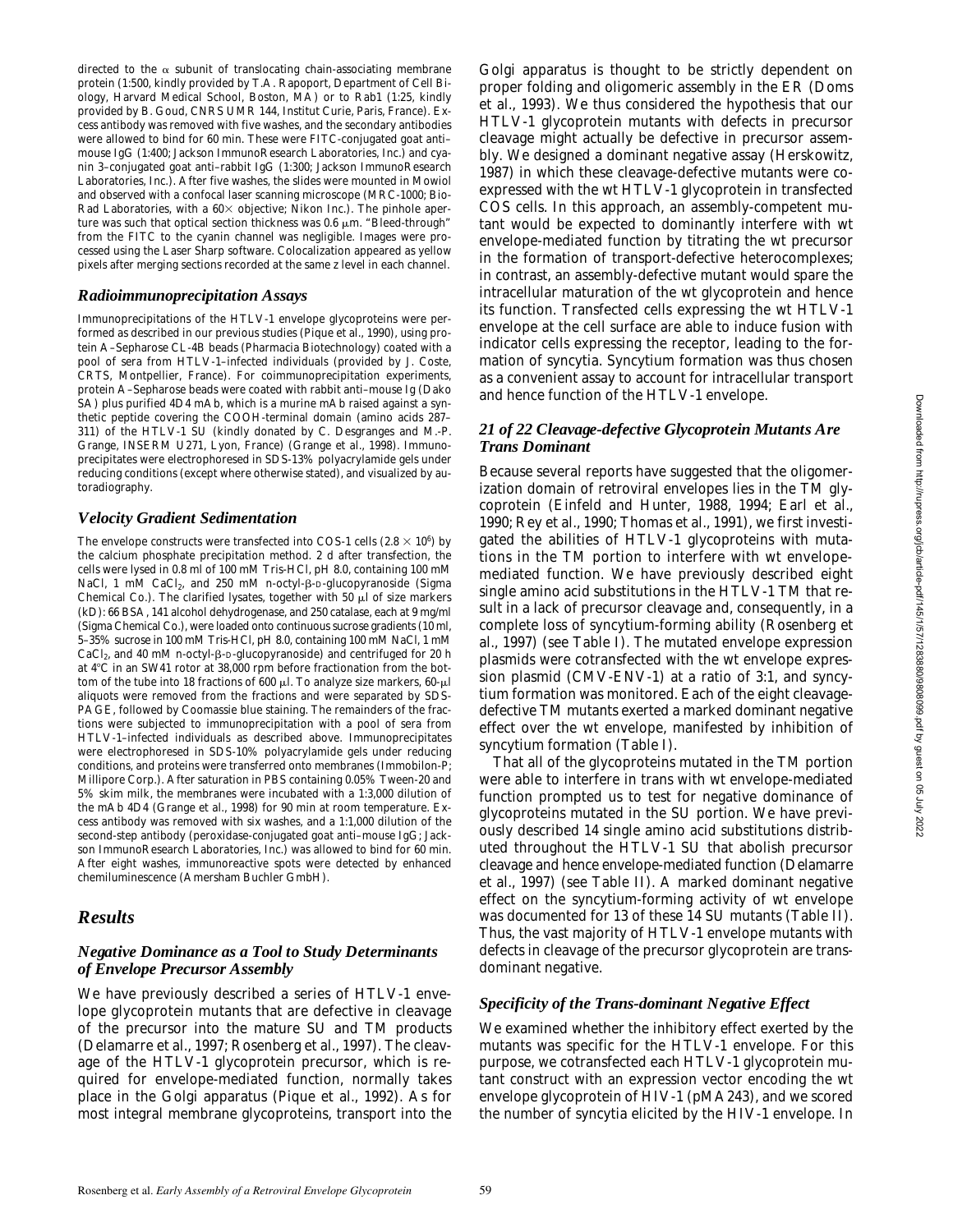*Table I. Effect of Cleavage-defective HTLV-1 TM Mutants on Syncytium Formation Induced by wt Envelope*

| HTLV-1<br>glycoprotein<br>mutant | Precursor<br>cleavage    | Syncytium formation index (%) |                                          |                               |  |
|----------------------------------|--------------------------|-------------------------------|------------------------------------------|-------------------------------|--|
|                                  | index $(\% )$<br>Mutant* | Mutant*                       | Mutant $+$<br>wt HTLV-1 $Env^{\ddagger}$ | Mutant $+$<br>wt HIV-1 $Env§$ |  |
|                                  |                          |                               |                                          |                               |  |
| Mock                             | < 20                     | $<$ 5                         | 100                                      | 100                           |  |
| $Asp351-His$                     | $<$ 20                   | $<$ 5                         |                                          | 91                            |  |
| Leu368-Arg                       | 29                       | $<$ 5                         | $<$ 5                                    | 113                           |  |
| Ala375-Asp                       | 25                       | $<$ 5                         | 5                                        | 104                           |  |
| Arg379-Gly                       | $20$                     | $<$ 5                         | 12                                       | 86                            |  |
| Asp383-Tyr                       | 20                       | $<$ 5                         | 9                                        | 88                            |  |
| Glu398-Val                       | 32                       | $<$ 5                         | 10                                       | 96                            |  |
| Ser408-Phe                       | 30                       | 7                             | 15                                       | 100                           |  |
| $Leu419-Arg$                     | 31                       | $<$ 5                         | 13                                       | 85                            |  |

\*The precursor cleavage and syncytium formation indices for the HTLV-1 glycoprotein mutants relative to the wt HTLV-1 envelope glycoprotein are from our previous studies (Rosenberg et al., 1997).

 ${}^{\ddagger}$ Cells were cotransfected with the mutant constructs (2.25  $\mu$ g) and the wt HTLV-1 envelope construct CMV-ENV-1 ( $0.75 \mu$ g). Data represent the means of at least three independent transfections (standard errors were  $<$  5%).

 $\S$ Cells were cotransfected with the mutant constructs (2.25  $\mu$ g) and the wt HIV-1 envelope construct pMA243 (5 ng).

Cells were transfected with the negative control plasmid CMV-ENV $\Delta$ PvuII.

contrast to their drastic effect on syncytium formation induced by the wt HTLV-1 envelope, the HTLV-1 glycoprotein mutants failed to interfere with syncytium formation induced by the wt HIV-1 envelope, even upon cotransfection of a 450-fold excess of the HTLV-1 plasmid (Tables I and II). As a positive control, coexpression of CD4 with the HIV-1 glycoprotein gave the expected inhibition of

*Table II. Effect of Cleavage-defective HTLV-1 SU Mutants on Syncytium Formation Induced by wt Envelope*

| HTLV-1<br>glycoprotein<br>mutant | Precursor<br>cleavage<br>index $(\% )$<br>Mutant* | Syncytium formation index (%) |                                          |                                 |  |
|----------------------------------|---------------------------------------------------|-------------------------------|------------------------------------------|---------------------------------|--|
|                                  |                                                   | Mutant*                       | $Mutant +$<br>wt HTLV-1 Env <sup>‡</sup> | Mutant +<br>wt HIV-1 $Env^{\S}$ |  |
| Mock <sup>  </sup>               | $20$                                              | $<$ 5                         | 100                                      | 100                             |  |
| $Ser25-Arg$                      | 22                                                | 6                             | 72                                       | 91                              |  |
| $Leu52-Arg$                      | $20$                                              | $<$ 5                         | 7                                        | 86                              |  |
| Asp53-Val                        | $20$                                              | $<$ 5                         | 5                                        | 101                             |  |
| Ser <sub>58</sub> -Leu           | $20$                                              | $<$ 5                         | 8                                        | 98                              |  |
| Ser119-Leu                       | $20$                                              | $<$ 5                         | $<$ 5                                    | 88                              |  |
| $Tyr124-Asp$                     | $20$                                              | $<$ 5                         | 9                                        | 85                              |  |
| Ser130-Ile                       | $20$                                              | $<$ 5                         | $<$ 5                                    | 100                             |  |
| Ser162-Phe                       | $20$                                              | $<$ 5                         | 7                                        | 96                              |  |
| $Asp171-Tyr$                     | $20$                                              | $<$ 5                         | 5                                        | 96                              |  |
| $Ile173-Ser$                     | $20$                                              | $<$ 5                         | 10                                       | 100                             |  |
| Thr178-Ala                       | $20$                                              | $<$ 5                         | $<$ 5                                    | 89                              |  |
| His238-Leu                       | 21                                                | $<$ 5                         | 15                                       | 112                             |  |
| $Ser292-Tyr$                     | $20$                                              | $<$ 5                         | 13                                       | 87                              |  |
| Leu295-Arg                       | 20                                                | $<$ 5                         | 13                                       | 92                              |  |

<sup>\*</sup>The precursor cleavage and syncytium formation indices for the HTLV-1 glycoprotein mutants relative to the wt HTLV-1 envelope glycoprotein are from our previous studies (Delamarre et al., 1997).

syncytium formation (Bour et al., 1991; data not shown). The dominant negative effect was thus specific, and could not be accounted for by some general alteration of the intracellular maturation or transport of membrane proteins.

# *Random Dimerization of wt and Mutated Glycoproteins*

It has been shown that aggregation occurs in the ER of cells synthesizing misfolded proteins (Hurtley et al., 1989) and is not restricted to products from a single polysome (Marquardt and Helenius, 1992). It could thus be argued that the mutated glycoproteins might titrate the wt glycoprotein in the formation of large heteroaggregates rather than in a bona fide dimeric assembly process. To decide between these two hypotheses, we combined different approaches.

We first examined the oligomeric structure of the envelope glycoproteins from transfected cell lysates by velocity sedimentation on sucrose gradients. Consistent with previous data (Paine et al., 1994), most of the wt HTLV-1 envelope precursor glycoprotein was recovered in a peak at the position expected for the dimeric form of this 61-kD protein (Fig. 1). A small amount of faster-sedimenting material was also detected that might correspond to tetramer formation. A similar pattern of sedimentation was detected in lysates from cells coexpressing the wt glycoprotein plus a threefold excess of a cleavage-defective dominant negative mutant (see the examples of the TM mutant Arg379-Gly and of the SU mutant Asp171-Tyr in Fig. 1). Notably, the position of the envelope glycoproteins did not shift towards the bottom of the gradient, as would have been expected if aggregation had occurred. We also used nonreducing SDS-PAGE to analyze the envelope products radioimmunoprecipitated from lysates of cotransfected cells, because interchain disulfide-bonded complexes often arise in the ER of cells synthesizing misfolded proteins. No such complexes were detected (data not shown), further arguing against an aggregation bias.

In addition to these biochemical approaches, we examined the extent of the trans-dominant negative interference exerted by the cleavage-defective mutants as a function of the mutant:wt ratio (Fig. 2). In a cell that coexpresses the wt glycoprotein and an assembly-competent mutant, three dimer combinations are expected: homodimers of wt precursor subunits, homodimers of mutant precursor subunits, and heterodimers consisting of both subunit types. If dimerization is random, the distribution between these three combinations can be calculated for a variety of expression ratios (Fig. 2 a). Cells were transfected with a constant amount of DNA containing various ratios of mutant to wt HTLV-1 envelope constructs (3:1, 1:1, and 1:3), and the resulting syncytium-forming activity was compared with that observed after transfection of the wt construct alone. As shown in Fig. 2 b for two TM and two SU mutants, the experimental indices of syncytium formation at each ratio approached the theoretical values for the corresponding proportions of wt homodimers expected from a random dimerization process. This corroborates our biochemical findings, since trapping of wt glycoprotein in a higher-order structure would have shifted the experimental curves to the right. Therefore, the transdominant negative effect most likely reflects random

<sup>&</sup>lt;sup>‡</sup>Cells were cotransfected with the mutant constructs (2.25  $\mu$ g) and the wt HTLV-1 envelope construct CMV-ENV-1 ( $0.75 \mu$ g). Data represent the means of at least three independent transfections (standard errors were  $\leq 5\%$ ).

 $C$ ells were cotransfected with the mutant constructs (2.25  $\mu$ g) and the wt HIV-1 envelope construct pMA243 (5 ng).

Cells were transfected with the negative control plasmid CMV-ENV $\Delta$ PvuII.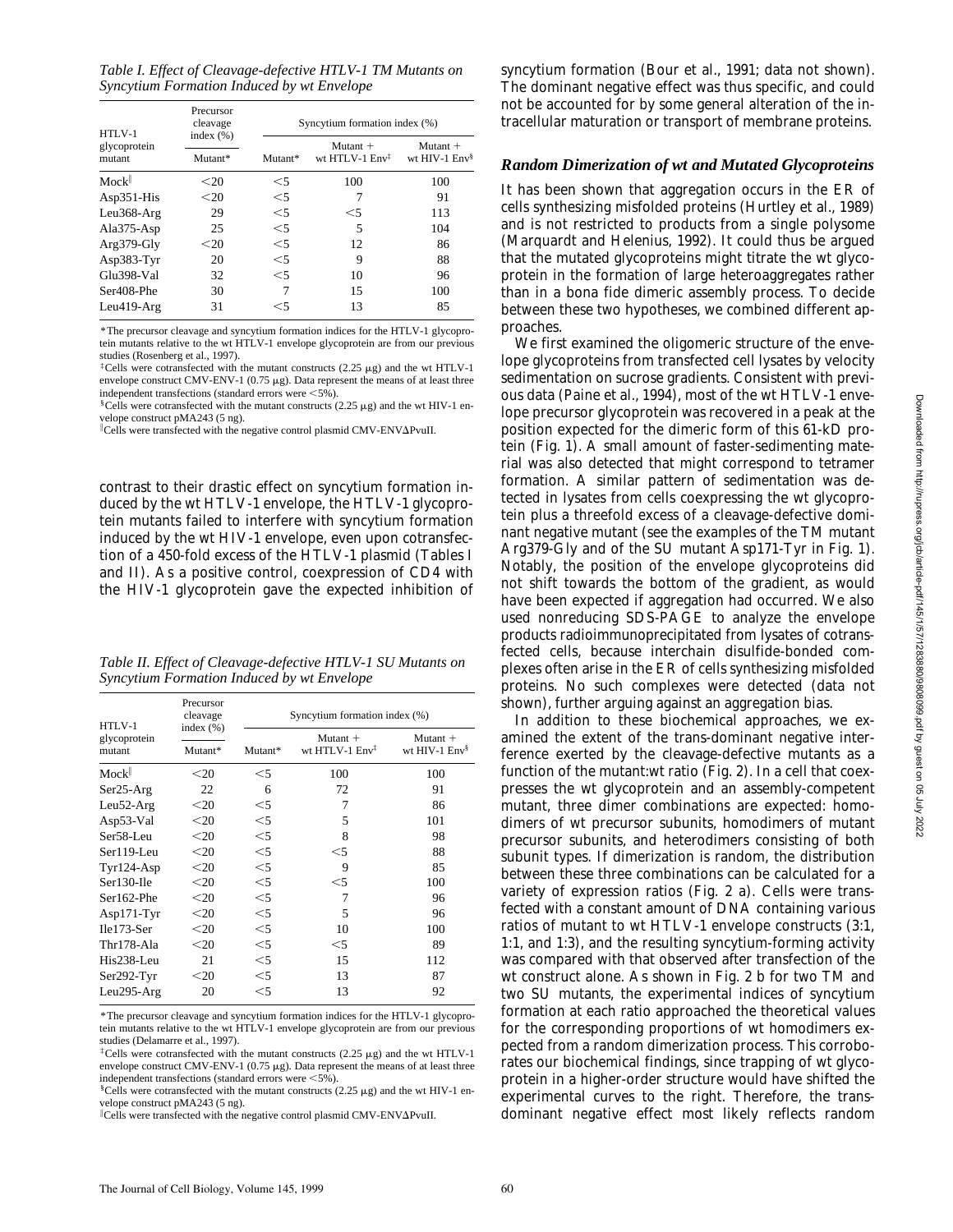

*Figure 1.* Velocity gradient sedimentation of the envelope glycoproteins from lysates of cells coexpressing the wt HTLV-1 envelope and a cleavage-defective mutant. COS-1 cells were transfected with the following constructs: wt HTLV-1 envelope (CMV-ENV-1), a 3:1 ratio of Arg379-Gly mutant plus wt HTLV-1 envelope, or a 3:1 ratio of Asp171-Tyr mutant plus wt HTLV-1 envelope. Cell lysates were loaded onto 5–35% sucrose gradients and, after centrifugation, the distribution of the envelope precursor glycoproteins across the gradients was determined by immunoprecipitation with sera from HTLV-1–infected individuals, followed by SDS-PAGE and Western blotting with the anti– HTLV-1 glycoprotein 4D4 mAb as the primary antibody. The gradients were calibrated with BSA (66 kD), alcohol dehydrogenase (141 kD), and catalase (250 kD), with  $\bullet$  indicating the expected position of the HTLV-1 envelope precursor dimer (size of the monomer: 61 kD).

dimeric assembly of mutant and wt glycoproteins, with wt homodimers being the sole functional combination.

#### *Trans-dominant Negative Mutants Prevent the Intracellular Transport of the wt Precursor Glycoprotein*

The design of the dominant negative assay was based on the assumption that a cleavage-defective mutant with competence for assembly would prevent the wt glycoprotein from being transported to, and consequently cleaved in, the Golgi apparatus. We used two complementary approaches to ascertain that this was indeed the inhibitory step.

First, we performed in situ immunofluorescence analyses to examine the intracellular localization of the wt HTLV-1 glycoprotein expressed in the absence or presence of a cleavage-defective mutant (Fig. 3). When the wt envelope construct was transfected alone, most of the positive cells were committed to the formation of syncytia, and a granular staining scattered throughout the cytoplasm was detected (Fig. 3 b). In contrast, the staining was confined to the perinuclear space in cells expressing any of the cleavage-defective mutants (see the example of the Arg379-Gly mutant in Fig. 3 c). We performed doublelabel immunofluorescence experiments to identify the mutant-retaining organelles. As shown in Fig. 4, the staining for HTLV-1 glycoprotein mutant showed partial colocalization both with that for translocating chain-associating membrane protein (Fig. 4 a), an ER marker, and with that for Rab1 (Fig. 4 b), an intermediate compartment and cis-Golgi marker. The pattern of staining observed in cells coexpressing the wt glycoprotein and a cleavage-defective dominant negative mutant was similar to that in cells expressing the mutant alone (see Fig. 3 d). These results indicate intracellular retention of wt glycoprotein in the presence of a trans-dominant negative mutant.

We next verified that the mutants that by themselves were defective in precursor cleavage also impaired in trans the cleavage of the wt envelope precursor (Fig. 5). Indeed, when expressed in the absence of mutant, the wt precursor gave rise to its mature products as appreciated by detection of the 20-kD band corresponding to the TM glycoprotein (Fig. 5, a, lane 2, and b, lane 2), whereas in the presence of any of the cleavage-defective dominant negative mutants, the TM-gp20 was barely or not detected (Fig. 5, a, lanes 3–10, and b, lanes 4–16).

Taken together, these data confirm our hypothesis that the dominant negative effect exerted by cleavage-defective mutants results from their ability to prevent it from being transported to and cleaved in the Golgi apparatus.

# *The Only Mutation that Impairs Precursor Assembly Is Located at the NH2 Terminus of the Glycoprotein*

Among the 22 cleavage-defective HTLV-1 glycoprotein mutants, the SU mutant Ser25-Arg represented a notable exception: it spared 72% of the syncytium formation elicited by the wt envelope (Table II). Immunofluorescence microscopy showed that the Ser25-Arg mutant, like the other cleavage-defective mutants, was defective in intracellular transport (Fig. 3 e). Upon its coexpression with wt glycoprotein, however, giant multinucleated cells with a granular staining scattered throughout the cytoplasm were detected (Fig. 3 f). The Ser25-Arg mutant thus failed to abolish in trans the intracellular transport of the wt glycoprotein, in sharp contrast with the other cleavage-defective HTLV-1 glycoprotein mutants. Furthermore, we confirmed that the cleavage of the wt glycoprotein was only partially inhibited by coexpression of a threefold excess of the Ser25-Arg mutant (Fig. 5 b, lane 3). We also verified that the phenotype of the Ser25-Arg mutant was not due to a greater instability of this glycoprotein compared with the dominant negative mutants (data not shown). Thus, assembly of the HTLV-1 envelope precursor is impaired by a single amino acid substitution located at the  $NH<sub>2</sub>$  terminus of the glycoprotein (the serine at position 25 is the fifth amino acid of the protein after removal of the signal peptide; Lee et al., 1984).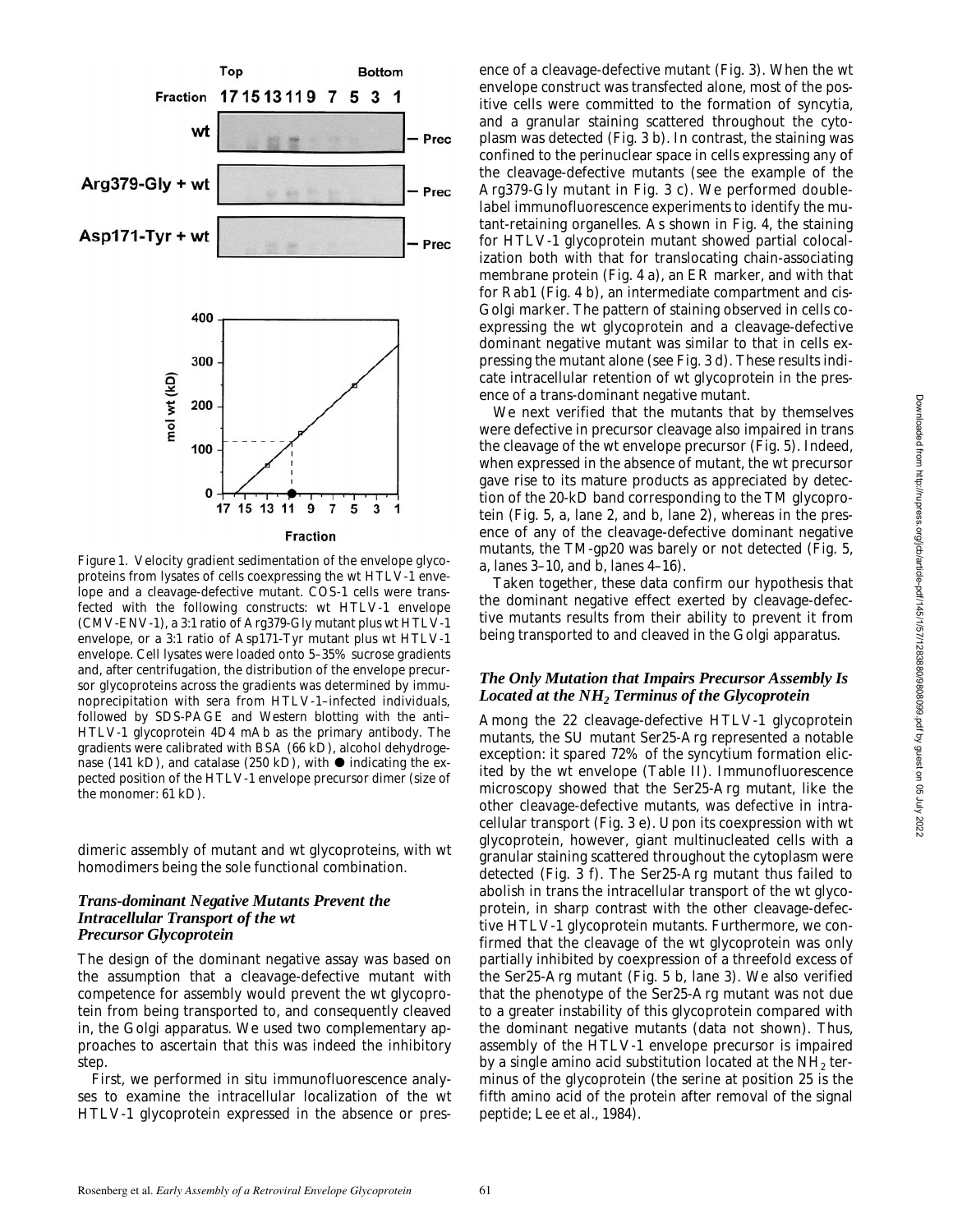

*Figure 2.* Random dimerization in cells coexpressing the wt HTLV-1 glycoprotein and an assembly-competent mutant. (a) Theoretical curves expected from a random dimerization process. In a cell that coexpresses the wt glycoprotein and an assembly-competent mutant, three dimer combinations are possible: homodimers of wt precursor subunits, homodimers of mutant precursor subunits, and heterodimers consisting of both subunit types. If dimerization is random and *p* is the fraction of wt monomers, then the proportion of dimers consisting solely of wt subunits is given by  $p^2$  ( $\bullet\bullet$ ). It follows that  $(1 - p)$  represents the fraction of mutant monomers; therefore, the proportion of homodimers of mutant subunits is  $(1 - p)^2$  ( $\circlearrowright$ ), and the propor-



*Figure 3.* Immunofluorescence analysis of the intracellular distribution of wt and mutated HTLV-1 glycoproteins. HeLa cells were transfected with the following constructs: negative control (CMV-ENV $\Delta$ PvuII) (a), wt HTLV-1 envelope (CMV-ENV-1) (b), Arg379-Gly mutant (c), a 3:1 ratio of Arg379-Gly mutant plus wt HTLV-1 envelope (d), Ser25-Arg mutant (e), or a 3:1 ratio of Ser25-Arg mutant plus wt HTLV-1 envelope (f). Transfected cells were fixed, permeabilized, and subjected to indirect immunofluorescence staining with the anti–HTLV-1 glycoprotein 1C11 mAb as the primary antibody. Shown are equatorial slices of representative fluorescent cells obtained by confocal microscopy. Bar,  $10 \mu m$ .

# *The HTLV-1 and HTLV-2 Glycoproteins Have a Similar Determinant of Precursor Assembly*

We asked whether HTLV-2, a human retrovirus phylogenetically related to HTLV-1, has comparable require-

tion of heterodimers is expressed by  $2p(1 - p)$  ( $\odot \bullet$ ). (b and c) Syncytium formation as a function of the mutant:wt transfection ratio. Cells were transfected with a constant amount of DNA containing mutant:wt ratios of 3:1, 1:1, and 1:3. The theoretical curve (broken line) gives the probability of wt homodimer formation assuming that dimerization is random, as calculated in a. Superimposed are the experimental data for the indices of syncytium formation obtained at each mutant:wt ratio with (b) cleavage-defective mutants with single amino acid substitutions in the TM or SU portions of the glycoprotein and (c) transport-competent mutants with COOH-terminal truncations of the glycoprotein. The plotted curves (full lines) were fitted to the experimental points using a polynomial method.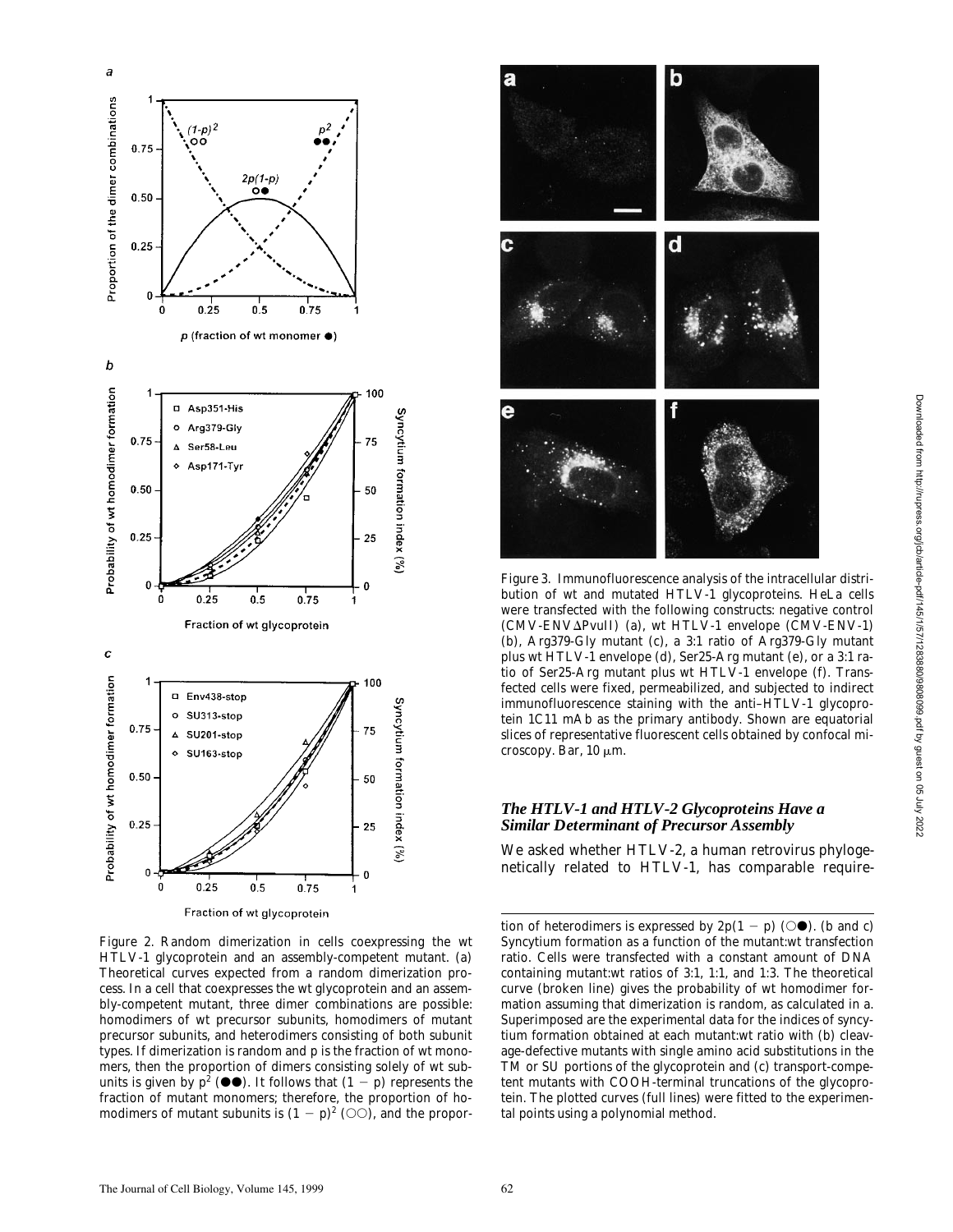

*Figure 4.* Partial colocalization of mutated HTLV-1 glycoprotein with both an ER marker and an intermediate compartment and cis-Golgi marker. HeLa cells were transfected with the expression plasmid for Arg379-Gly mutant. Transfected cells were fixed, permeabilized, and subjected to double immunofluorescence staining for detection of HTLV-1 glycoprotein (green) and marker (red), translocating chain-associating membrane protein (TRAP) (a) or Rab1 (b). Shown in each row is one single optical plane recorded in both green and red channels by confocal microscopy. Colocalization sites appeared as yellow pixels after merging the images (a3 and b3). Bar,  $10 \mu m$ .

ments for envelope precursor assembly. We mutated the serine residue at position 21 of the HTLV-2 envelope protein, equivalent to the serine at position 25 in HTLV-1 (Sodroski et al., 1984; Rosenberg et al., 1998). Like the Ser25-Arg HTLV-1 mutant, the Ser21-Arg HTLV-2 mutant by itself exhibited a cleavage-defective phenotype (Table III). It also failed to abolish wt envelope-mediated function when expressed in a threefold excess with the wt HTLV-2 glycoprotein, sparing 85% of the syncytium-forming activity (Table III). This shows that, in both HTLVs, the substitution of one serine at the  $NH<sub>2</sub>$  terminus of the glycoprotein is sufficient to impair precursor assembly.

# *A COOH-Terminally Truncated, Soluble Form of the Glycoprotein Is Trans-dominant Negative*

We generated mutants with truncations or deletions to map the HTLV-1 glycoprotein domains involved in precursor assembly (Fig. 6). We verified that none of them elicited syncytium formation when expressed alone (data not shown), and we tested them for negative dominance.

A truncation mutant lacking the membrane-anchorage and intracytoplasmic domains (ENV438-stop) abolished the syncytium-forming activity of the wt HTLV-1 envelope (Fig. 6). As for point mutants, the trans-dominant negative effect was specific, because the truncated HTLV-1 glycoprotein mutant did not interfere with the syncytium formation elicited by the wt HIV-1 envelope (data not shown). It also followed the titration curve expected from a random dimeric association of the two glycoproteins (Fig. 2 c). The cleavage of the wt envelope precursor was greatly impaired in cells coexpressing the ENV438-stop mutant (Fig. 7, compare lane  $2 +$  with  $1 +$ ). Conversely, secretion of the soluble products (SU of normal size and truncated TM) of the ENV438-stop mutant was reduced in the supernatant of these cells (data not shown). We concluded that (a) the ectodomain of the HTLV-1 envelope protein contains structural information that is sufficient for precursor subunit association, and (b) the heterodimers formed by the full-length wt glycoprotein and a COOH-terminally truncated, soluble mutant are defective in intracellular transport even though both subunits by themselves are competent for this process (Pique et al., 1993; Rosenberg et al., 1997).

# *The NH2 Terminus of the SU Portion Is Critical for Precursor Assembly*

We further sought to determine which regions within the HTLV-1 glycoprotein ectodomain are critical for intracel-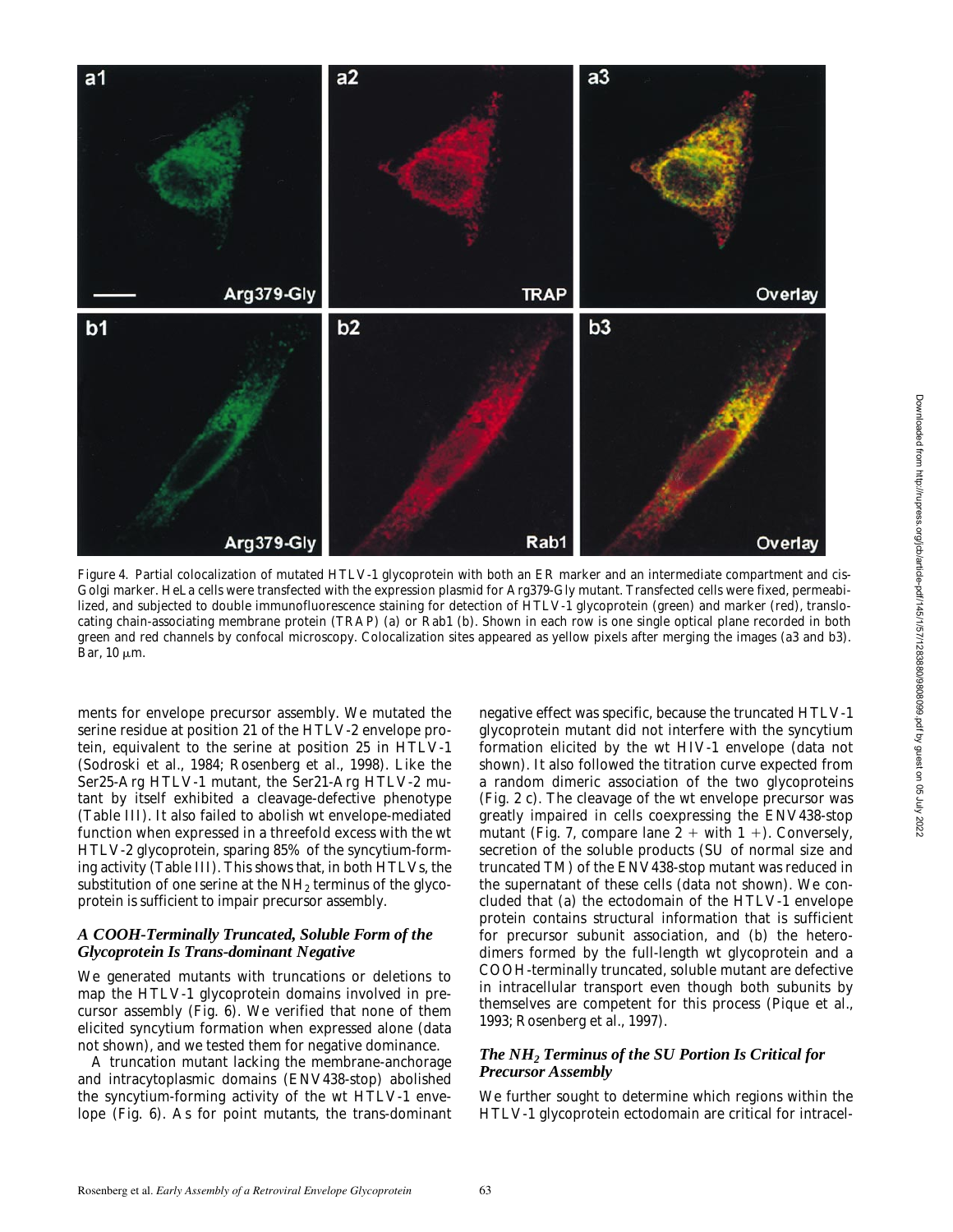

*Figure 5.* Radioimmunoprecipitation of the envelope products from lysates of cells coexpressing the wt HTLV-1 glycoprotein and a cleavage-defective mutant. Transfected COS-1 cells were metabolically labeled for 16 h, and the lectin-purified glycoproteins from the cell lysates were subjected to immunoprecipitation with sera from HTLV-1–infected individuals. Positions of the bands corresponding to the precursor (Prec) and TM glycoproteins are indicated on the left. (a) HTLV-1 glycoprotein mutants with single amino acid substitutions in the TM portion. Cells were transfected with the negative control plasmid (CMV- $ENV\Delta P$ vuII) (lane 1) or with the wt HTLV-1 envelope expression plasmid CMV-ENV-1 plus a threefold excess of the following constructs: (lane 2) negative control (CMV-ENV $\Delta$ PvuII), (lane 3) Asp351-His, (lane 4) Leu368-Arg, (lane 5) Ala375-Asp, (lane 6) Arg379-Gly, (lane 7) Asp383-Tyr, (lane 8) Glu398-Val, (lane 9) Ser408-Phe, (lane 10) Leu419-Arg. (b) HTLV-1 glycoprotein mutants with single amino acid substitutions in the SU portion. Cells were transfected with the negative control plasmid  $(CMV-ENV\Delta PvuII)$  (lane 1), or with the wt HTLV-1 envelope expression plasmid CMV-ENV-1 plus a threefold excess of the following constructs: (lane 2) negative control (CMV-ENV $\Delta$ -PvuII), (lane 3) Ser25-Arg, (lane 4) Leu52-Arg, (lane 5) Asp53- Val, (lane 6) Ser58-Leu, (lane 7) Ser119-Leu, (lane 8) Tyr124- Asp, (lane 9) Ser130-Ile, (lane 10) Ser162-Phe, (lane 11) Asp171-Tyr, (lane 12) Ile173-Ser, (lane 13) Thr178-Ala, (lane 14) His238-Leu, (lane 15) Ser292-Tyr, (lane 16) Leu295-Arg.

lular assembly. A major role could be attributed to the SU portion, because a truncated mutant lacking all the TM sequences (SU313-stop) was sufficient to exert a strong dominant negative effect (Fig. 6). The phenotype remained unchanged after further truncations of the SU that

*Table III. Effect of Cleavage-defective HTLV-2 SU Mutants on Syncytium Formation Induced by wt Envelope*

| HTLV-2 glycoprotein | Precursor cleavage<br>index $(\% )$ | Syncytium formation index (%) |                                     |  |
|---------------------|-------------------------------------|-------------------------------|-------------------------------------|--|
| mutant              | Mutant*                             | Mutant*                       | Mutant + wt HTLV-2 $Env^{\ddagger}$ |  |
| $Mock^{\S}$         | $20$                                | $\leq 5$                      | 100                                 |  |
| $Ser21-Arg$         | 33                                  | 11                            | 85                                  |  |
| Ser70-Phe           | $20$                                | $<$ 5                         |                                     |  |

\*The indices for the HTLV-2 glycoprotein mutants relative to the wt HTLV-2 envelope glycoprotein were calculated as described elsewhere (Rosenberg et al., 1998). Data represent the means of two independent transfections.

<sup>‡</sup>Cells were cotransfected with the mutant constructs (2.25  $\mu$ g) and the wt HTLV-2 envelope construct CMV-ENV-2 ( $0.75 \mu$ g). Data represent the means of two independent transfections.

§Cells were transfected with the negative control plasmid CMV-ENV∆PmaCI.

removed its COOH-terminal third (SU201-stop) or even its COOH-terminal half (SU163-stop). Again, titration of wt glycoprotein followed the theoretical curve expected from a random dimerization process (Fig. 2 c). The cleavage of the wt envelope precursor was also greatly impaired in cells coexpressing any of these three truncated proteins (Fig. 7, lanes  $3+$ ,  $4+$ , and  $5+$ ). In contrast, an SU glycoprotein deleted of its  $NH<sub>2</sub>$ -terminal half (SU $\Delta$ 26-164) was less effective in trans-inhibition of wt function, sparing 45% of the syncytium formation (Fig. 6). It was also less effective in trans-inhibition of wt glycoprotein cleavage (see Fig. 7, lane  $6+$ ; the labeling of the mutated protein



*Figure 6.* Effect of truncated and deleted HTLV-1 glycoprotein mutants on syncytium formation induced by wt envelope. (left) Schematic representations of wt, truncated, and deleted HTLV-1 glycoproteins. The hydrophobic stretches corresponding to the signal peptide, fusion peptide, and membrane-anchorage domain are depicted as hatched, dotted, and black boxes, repectively. The intracytoplasmic (IC) domain is indicated. The position of the cleavage site is shown with an arrow, those of the five *N*-glycosylation sites with piled circles. The horizontal bar marks the position of the leucine zipper-like motif within the TM ectodomain. Internal deletions are shown with broken lines that encompass the deleted regions. (Right) Effect of the truncated and deleted mutants on syncytium formation induced by wt envelope. Cells were cotransfected with the wt HTLV-1 envelope expression plasmid CMV-ENV-1 plus a threefold excess of the truncated or deleted construct. The syncytium formation index gives the percentage of fusion relative to that obtained after cell cotransfection with the same amount of CMV-ENV-1 plus a threefold excess of negative control (CMV-ENV $\Delta$ PvuII).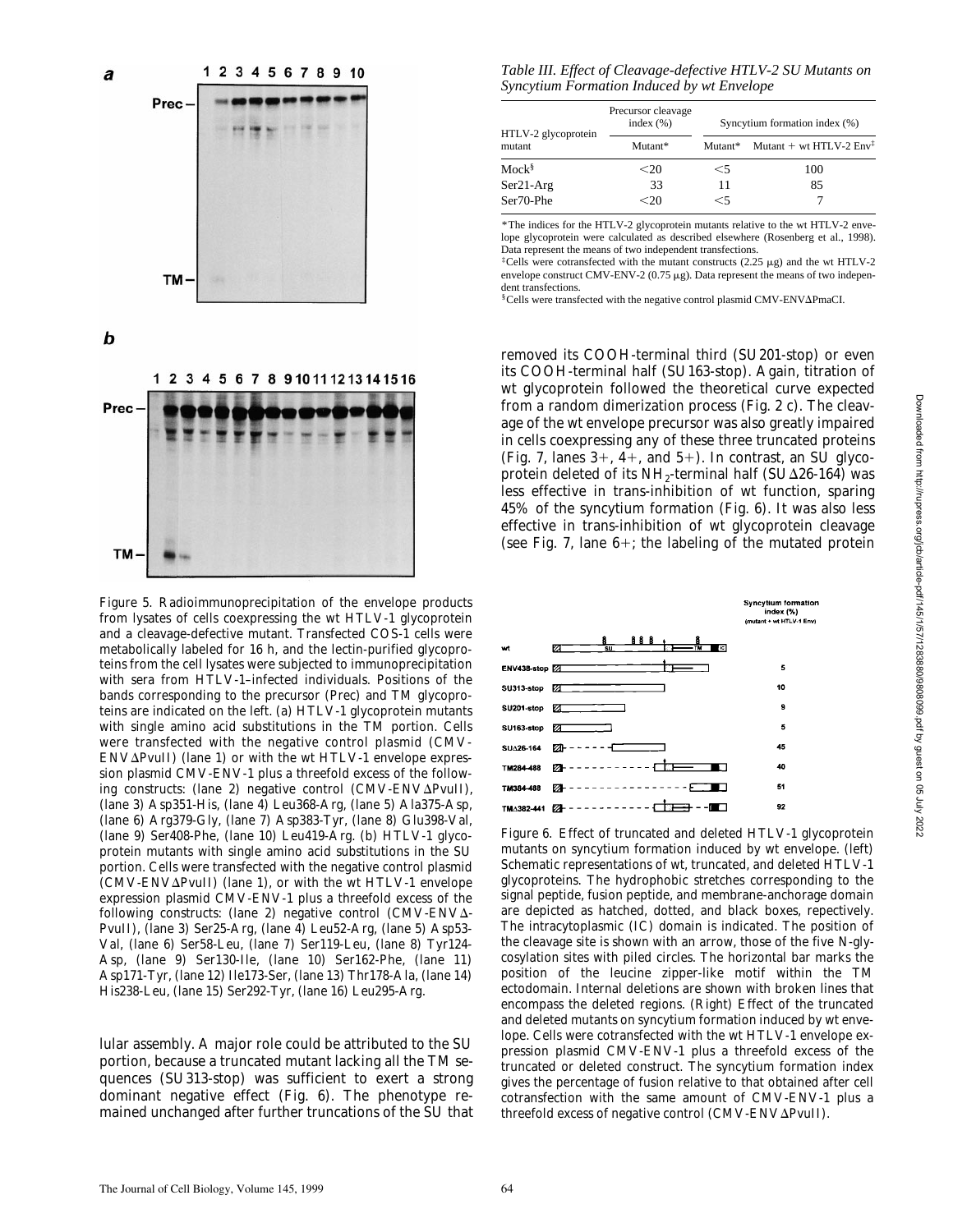

*Figure 7.* Radioimmunoprecipitation of the envelope products from lysates of cells coexpressing the wt HTLV-1 glycoprotein and a truncation mutant. COS-1 cells were transfected with  $(+)$ or without  $(-)$  the wt HTLV-1 envelope expression plasmid CMV-ENV-1 plus a threefold excess of the following constructs: negative control (CMV-ENV $\Delta$ PvuII) (1), CMV-ENV438-stop (2), CMV-SU313-stop (3), CMV-SU201-stop (4), CMV-SU163 stop (5), or CMV-SU $\Delta$ 26-164 (6). Transfected cells were metabolically labeled for 16 h, and the lectin-purified glycoproteins from the cell lysates were subjected to immunoprecipitation with sera from HTLV-1–infected individuals. Positions of molecular weight markers (kilodaltons) are indicated on the right, positions of the bands corresponding to the wt precursor (Prec) and TM glycoproteins are indicated on the left.

was fainter than that of the other mutants because the deletion removed 10 of the 14 cysteine residues of the SU glycoprotein). Therefore, the integrity of the  $NH_2$ -terminal domain of the SU was both necessary and sufficient for full trans-dominant inhibition of the intracellular transport and hence the function of the wt envelope. These findings underscore the importance of the  $NH<sub>2</sub>$ -terminal domain in the intracellular assembly of the glycoprotein.

#### *The TM Portion Contributes to Precursor Assembly, but Not via the Leucine Zipper-like Domain*

We reasoned that removal of the SU might unmask a potential contribution of the TM portion in precursor assembly. Indeed, a deletion mutant lacking most of the SU sequences (TM284-488) exerted a partial dominant negative effect on wt function (coexpression in a 3:1 ratio resulted in 40% syncytium-forming activity; Fig. 6). The effect seemed mostly due to the COOH-terminal region of the ectodomain, and not to the leucine zipper-like domain, because an NH2-terminally deleted protein lacking the leucine zipper-like motif (TM384-488) still exerted a dominant negative effect, whereas a TM protein deleted of the COOH-terminal half of the ectodomain  $(TM\Delta 382-441)$ was ineffective in trans-inhibition (Fig. 6). Thus, in addition to the contribution of the  $NH<sub>2</sub>$ -terminal domain of the SU, a role in intracellular assembly could be attributed to the COOH-terminal region of the TM ectodomain.

# *Physical Interaction between HTLV-1 Envelope Glycoproteins Having an Intact NH2 Terminus*

Finally, we took advantage of truncation mutants to provide direct demonstration of the physical interaction between HTLV-1 envelope proteins having an intact  $NH_{2}$ terminal domain. We used the 4D4 mAb, which is directed to the COOH-terminal domain (amino acids 287–311) of the HTLV-1 SU (Grange et al., 1998), to perform coimmunoprecipitation experiments (Fig. 8). The 4D4 mAb was able to immunoprecipitate similar amounts of precursor glycoproteins for the wt envelope, the Ser25-Arg mutant, or a trans-dominant mutant, Arg379-Gly (Fig. 8, lanes 2–4), but did not allow immunoprecipitation of the COOH-terminally truncated envelope protein SU163-stop, which does not contain the 4D4 epitope (Fig. 8, lane  $1+$ ). However, the 4D4 mAb did coimmunoprecipitate the SU163 stop protein together with the wt precursor glycoprotein in cells coexpressing the two proteins (Fig. 8, lane  $2+$ ). Therefore, the dominant negative effect displayed by the SU163-stop mutant could indeed be accounted for by the physical association of the truncated protein with the wt precursor glycoprotein in the coexpressing cell. A comparable level of SU163-stop protein was also coimmunoprecipitated together with a trans-dominant glycoprotein, Arg379-Gly, confirming that competence for assembly resulted in coimmunoprecipitation (Fig. 8, lane  $4+$ ). In contrast, a smaller amount of SU163-stop protein was brought down from cells coexpressing the Ser25-Arg mutated glycoprotein (Fig. 8, lane  $3+$ ). Similar results were obtained



*Figure 8.* Coimmunoprecipitation of HTLV-1 envelope glycoproteins when the  $NH<sub>2</sub>$  terminus is intact. COS-1 cells were transfected with  $(+)$  or without  $(-)$  the CMV-SU163-stop construct plus the following constructs: negative control (CMV-ENVAPvuII) (1), wt HTLV-1 envelope (CMV-ENV-1) (2), Ser25-Arg mutant (3), or Arg379-Gly mutant (4). Transfected cells were metabolically labeled for 16 h, and the lectin-purified glycoproteins from the cell lysates were subjected to immunoprecipitation with the 4D4 mAb directed to the COOH-terminal domain of the HTLV-1 SU. Positions of molecular weight markers (kilodaltons) are indicated on the right, positions of the bands corresponding to the wt or mutated precursor glycoproteins (Prec) and to the SU163-stop glycoprotein are indicated on the left.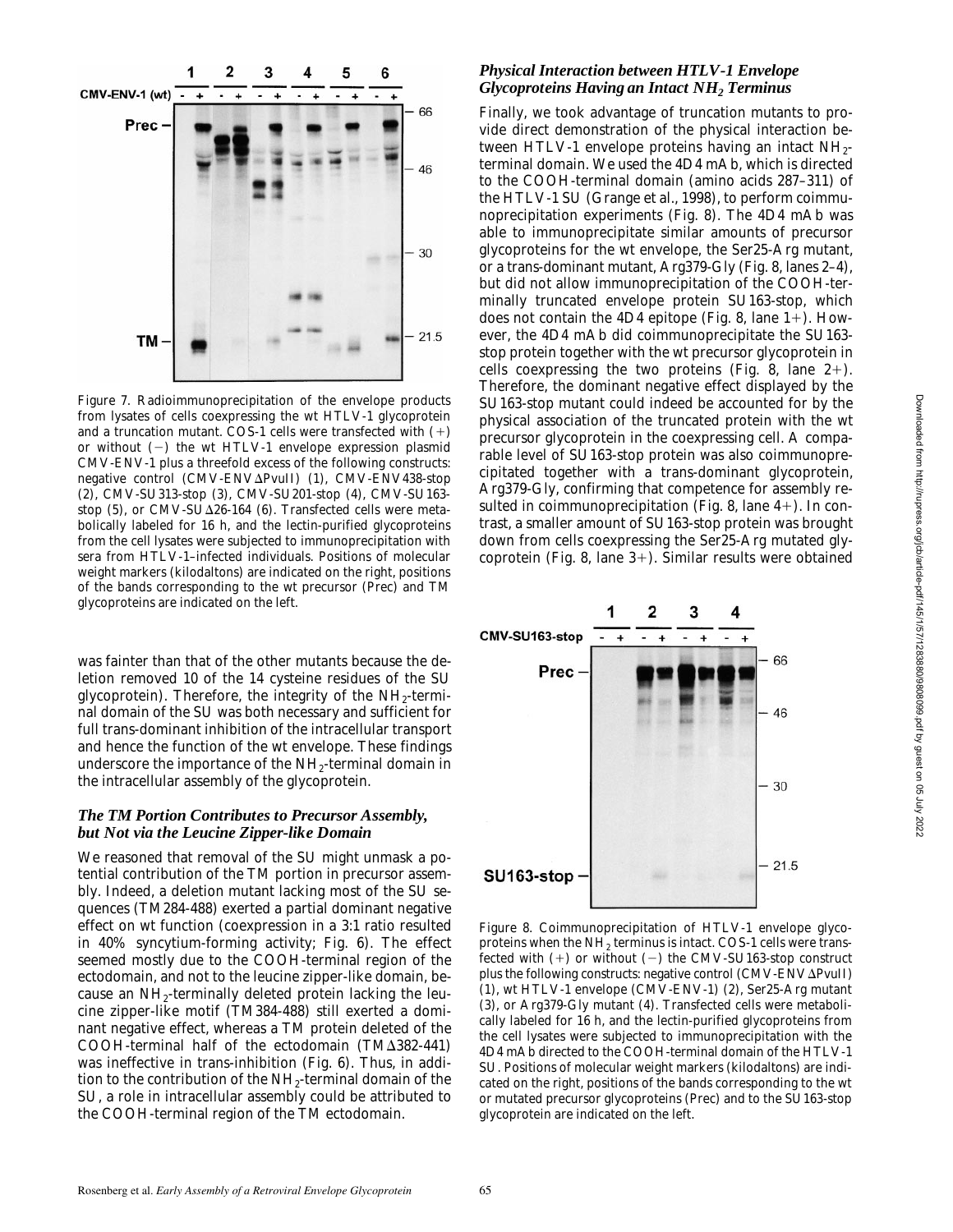when the SU201-stop mutant was tested instead of the SU163-stop mutant (data not shown). These data provide direct evidence that competence for assembly is impaired by a single amino acid substitution in the  $NH_2$ -terminal domain of the glycoprotein.

# *Discussion*

In this study, we designed a dominant negative assay to explore the basis for the transport defect of a series of mutants of the HTLV-1 envelope, a glycoprotein which is subject to a very tight quality control (Pique et al., 1990; Delamarre et al., 1996). To our surprise, we found that, provided the NH2 terminus was intact, all mutated forms of the glycoprotein were capable of interfering in trans with the wt. Incompetence for assembly thus cannot explain the incompetence for transport of a large series of retained glycoproteins. It should be noted here that the mutated HTLV-1 glycoproteins were not retained in the ER alone, since we also observed partial colocalization with an intermediate compartment and cis-Golgi marker. This is reminiscent of the retention of a VSV G mutant, which has been shown to involve cycling between the ER, intermediate compartment, and cis-Golgi (Hammond and Helenius, 1994).

It could be argued that, rather than resulting from an assembly process, the trans-dominant interference exerted by the HTLV-1 glycoprotein mutants might be due to a nonspecific effect, such as the titration of a factor required for the intracellular transport of membrane proteins. This is very unlikely, however, because the HTLV-1 glycoprotein mutants had no effect on another retroviral glycoprotein, that of HIV-1. Moreover, coimmunoprecipitation experiments provided direct demonstration of a physical interaction between mutated glycoproteins exerting a dominant negative effect and the wt HTLV-1 precursor glycoprotein. Another caveat with the dominant negative approach is that it could reflect the constitution of aggregates rather than a true competence for oligomeric assembly. Although this hypothesis seemed unlikely because of the specificity of the trans inhibition, we addressed it directly by showing that the HTLV-1 glycoproteins from cotransfected cells were not recovered as aggregates in sucrose gradients. Moreover, for all mutants tested, the experimental titration curves for the dominant negative effect followed the theoretical curve expected from a dimeric assembly of the wt and mutated glycoproteins. We infer from these observations that our dominant negative assay reveals a specific dimeric assembly process taking place between HTLV-1 envelope precursor glycoproteins in the living cell.

For most membrane-anchored glycoproteins studied so far, assembly in the ER is a late step which takes place after folding of the monomeric subunits (Doms et al., 1993). We therefore expected that the majority of the transportdefective HTLV-1 glycoprotein mutants would be non– trans dominant, due either to a defect in the assembly step per se or to a defect in a previous folding step necessary for assembly. We found, on the contrary, that incompetence for assembly was rarely responsible for the intracellular retention of the mutated glycoproteins: 21 of the 22 glycoproteins incapable of transport were nevertheless capable of dimeric association with the wt precursor. These data suggest that the assembly process unraveled here is unlikely to occur as a late event in the acquisition of transport competence. The apparent discrepancy between our results and the previous studies reviewed in Doms et al. (1993) can be resolved if one considers the methodology employed in each case. In the kinetic analyses that suggested that the essentially complete folding of monomers is a prerequisite to oligomerization, velocity gradient sedimentation was generally used as the assembly assay. Such a technique can only pick those oligomers that are stable enough to withstand detergent solubilization and centrifugation (Einfeld and Hunter, 1988; Doms, 1990). Alternatively, monoclonal antibodies have been employed, but they too may detect only the mature, stable oligomer. An assembly assay based on negative dominance is complementary to these biochemical methods, because it evaluates the functional consequences of an interaction having occurred between subunits within the cell, but which would not necessarily have withstood the experimental manipulations involved in protein isolation and may not necessarily correspond to the ultimate oligomeric conformation. With this in mind, our results suggest the occurrence of an early and transient assembly step of the glycoprotein, preceding the appearance of the stable oligomer having the quaternary structure required for transport. Studies with HA (Copeland et al., 1986) have also suggested that the intracellular assembly of membraneanchored proteins is in fact a multistep process, although it is detected as a discrete event when studied by a single method.

Even though the association of HTLV-1 envelope precursor subunits is presumed here to occur early in the maturation process, it is a posttranslational event. Indeed, our titration curves were consistent with a random association of monomers having arisen from different polysomes. This feature is shared by the HA glycoprotein (Boulay et al., 1988), and is likely to be a general rule of the assembly of membrane proteins, because their confinement to the ER compartment and their oriented state in the plane of the membrane facilitate spatial proximity between subunits (Grasberger et al., 1986). By contrast, a posttranslational mechanism is unlikely to be adopted by cytosolic oligomeric proteins (Gilmore et al., 1996).

Our work allowed us to map the structural domain involved in the ER association of HTLV-1 envelope precursor subunits to the  $NH<sub>2</sub>$  terminus of the glycoprotein. This conclusion was drawn from a number of concordant observations. First, of the 22 point mutants tested, the only one that spared the intracellular transport of the wt precursor had a single amino acid substitution at the  $NH<sub>2</sub>$  terminus of the glycoprotein. Second, this mutant did not allow coimmunoprecipitation of an assembly-competent glycoprotein, whereas a trans-dominant mutant did. Third, the use of truncation and deletion mutants showed that the NH<sub>2</sub>-terminal half of the SU was both necessary and sufficient for full trans-dominant inhibition. Finally, we also showed that HTLV-2 has a similar NH<sub>2</sub>-terminal determinant of envelope precursor assembly. To our knowledge, this study is the first to demonstrate the involvement of the SU portion of retroviral glycoproteins in ER assembly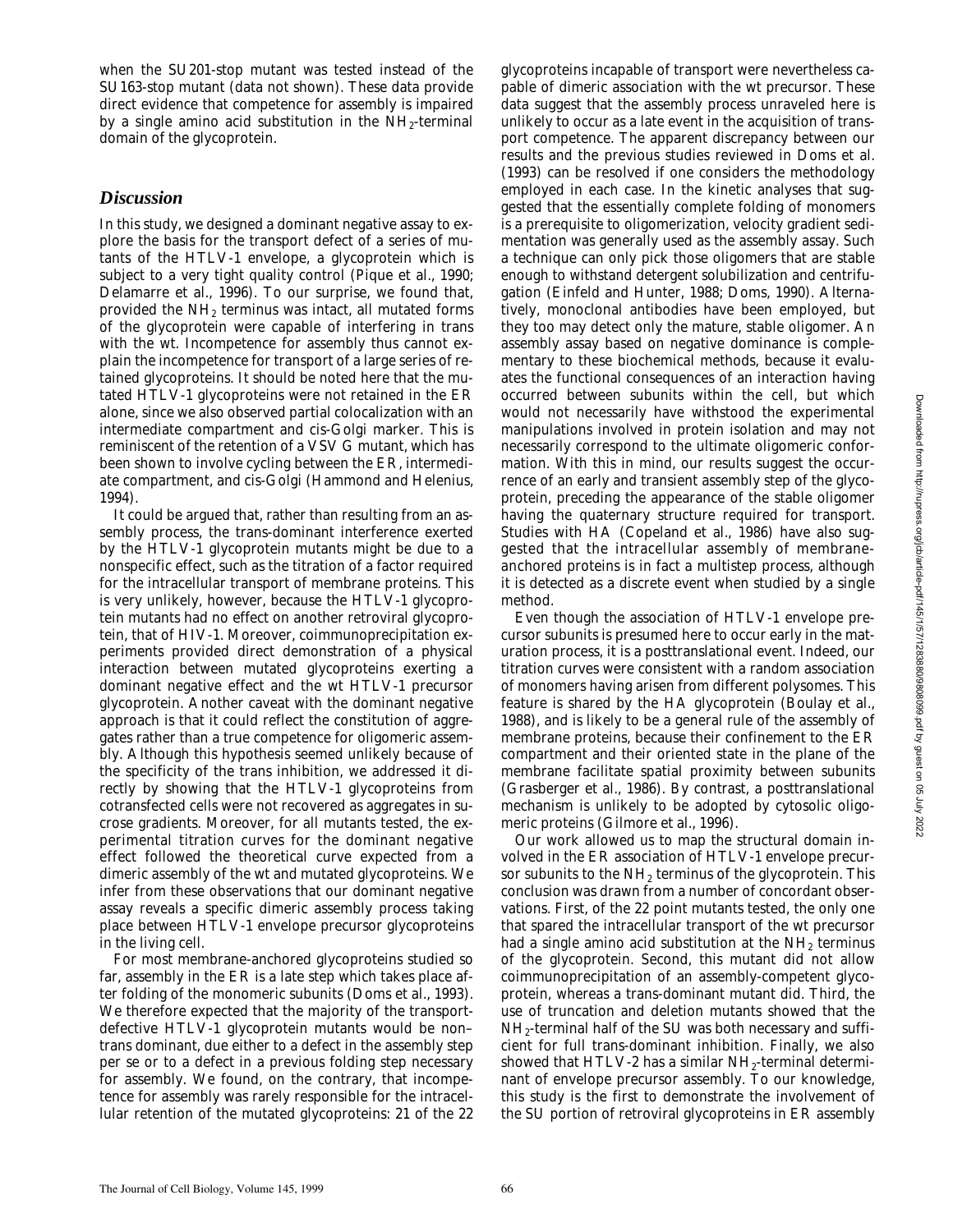of the precursor. This feature was probably obscured by the fact that mature TM glycoproteins of retroviruses have always been found as stable oligomers (Einfeld and Hunter, 1988, 1994; Pinter et al., 1989; Schawaller et al., 1989; Earl et al., 1990; Rey et al., 1990; McGuire et al., 1992), whereas mature SU glycoproteins have usually been detected as monomers (Einfeld and Hunter, 1988, 1994; Earl et al., 1990; Thomas et al., 1991). It should be noted, however, that oligomers of mature SU glycoproteins were observed in some studies (Owens and Compans, 1990; Weiss et al., 1990; Tucker et al., 1991). Whatever the contribution of SU to the oligomerization of the mature envelope glycoproteins may be, our study brings to light an SU requirement for the ER assembly of the HTLV-1 envelope precursor, and underscores that domains involved in the ER assembly of precursor glycoproteins should not be directly inferred from those defined for the mature oligomers.

The difficulties in interpreting structural data for proteins that adopt different conformations in their lifetimes are further exemplified by the study of the leucine zipperlike motif present in the TM. Retroviral envelopes undergo at least two successive oligomerization events: the first is the assembly of the precursor glycoprotein in the ER, while the second is the formation of the fusion-competent oligomer triggered by receptor recognition at the cell surface. Although it was first thought that the zipper motif might fold into a coiled coil in the context of the precursor molecule, the leading hypothesis now is that it drives only the second oligomerization event (Dubay et al., 1992; Chen et al., 1993; Wild et al., 1994). Using an in vivo experimental strategy, our study with the HTLV-1 envelope glycoprotein further corroborates the idea that the leucine zipper-like domain is not required for ER assembly, since glycoproteins with deletions encompassing the corresponding region were still capable of intracellular association with the wt precursor.

Collectively, our data indicate that the  $NH<sub>2</sub>$ -terminal domain of the HTLV-1 envelope glycoprotein determines its ER assembly at a step that is not the last one in the acquisition of transport competence. The phenotype exhibited by most of our HTLV-1 envelope mutants (i.e., transport deficiency despite competence for oligomeric assembly) was previously observed with mutants of HA0 (Gething et al., 1986), VSV G (Doms et al., 1988), and the envelope of the Moloney murine leukemia virus (Kamps et al., 1991). Thus, oligomerization per se is not sufficient to meet the quality control of the ER. The possibility of additional events in the maturation process was also suggested by the observation of a significant time lag between the ER dimerization of the HIV-1 envelope precursor and its Golgi cleavage (Earl et al., 1991). What is the exact nature of these postoligomerization events? It is possible that significant folding of the subunits proceeds within the framework of the oligomer. Consistent with this hypothesis, the HIV-1 envelope precursor has been found to acquire reactivity to stringent conformational antibodies only after its oligomeric assembly (Otteken et al., 1996). Studies on the reovirus cell attachment protein  $\sigma$ 1, a cytosolic protein, have revealed a schema of protein maturation that may also apply to membrane proteins in the ER. The maturation of this protein involves an initial trimerization of the  $NH<sub>2</sub>$  terminus that, in turn, permits the trimerization of

the COOH terminus and completion of folding; the transdominant negative effects exerted by COOH-terminally truncated mutants led to the proposal that the folding of the  $NH_2$ -terminally assembled subunits is a cooperative process requiring the integrity of all subunits (Leone et al., 1992). A similar mechanism is likely to account for the trans-dominant negative effects observed in our study of the HTLV-1 glycoprotein. It is indeed noteworthy that not only the heterodimers formed by the wt and any of the transport-defective mutants but also those formed by the wt and any of the COOH-terminally truncated, transportcompetent mutants were defective in transport. Together with previous findings, our study thus emphasizes that the condition imposed on membrane proteins by the cellular quality control is not simply the acquisition of an oligomeric status as such, but rather the attainment of the correct quaternary structure. We propose that this process involves the cooperative folding of "preassembled" subunits.

We are grateful to L.L. Pritchard and M. Bomsel for critical reading of the manuscript and helpful suggestions, to I. Bouchaert for excellent assistance with confocal microscopy, and to C. Boivin and C. Raguénès-Nicol for help in editing the images. We thank C. Desgranges and M.-P. Grange for their gift of the 4D4 mAb, J. Coste for repeatedly providing us with sera from infected individuals, and M. Alizon for the HIV-1 plasmid and the cell lines used in the syncytium formation assays.

This work was supported by grants from the Association Nationale pour la Recherche sur le SIDA (ANRS, Paris, France) and from the Association pour la Recherche sur le Cancer (ARC, Villejuif, France), as well as by equipment grants from the Fondation pour la Recherche Médicale (FRM, Paris, France).

Received for publication 21 August 1998 and in revised form 2 March 1999.

#### *References*

- Boulay, F., R.W. Doms, R.G. Webster, and A. Helenius. 1988. Posttranslational oligomerization and cooperative acid activation of mixed influenza hemagglutinin trimers. *J. Cell Biol.* 106:629–639.
- Bour, S., F. Boulerice, and M.A. Wainberg. 1991. Inhibition of gp160 and CD4 maturation in U937 cells after both defective and productive infections by human immunodeficiency virus type 1. *J. Virol.* 65:6387–6396.
- Chen, S.S.-L., C.-N. Lee, W.-R. Lee, K. McIntosh, and T.-H. Lee. 1993. Mutational analysis of the leucine zipper-like motif of the human immunodeficiency virus type 1 envelope transmembrane glycoprotein. *J. Virol.* 67:3615– 3619.
- Clavel, F., and P. Charneau. 1994. Fusion from without directed by human immunodeficiency virus particles. *J. Virol.* 68:1179–1185.
- Collins, P.L., and G. Mottet. 1991. Homooligomerization of the hemagglutininneuraminidase glycoprotein of human parainfluenza virus type 3 occurs before the acquisition of correct intramolecular disulfide bonds and mature immunoreactivity. *J. Virol.* 65:2362–2371.
- Copeland, C.S., R.W. Doms, E.M. Bolzau, R.G. Webster, and A. Helenius. 1986. Assembly of influenza hemagglutinin trimers and its role in intracellular transport. *J. Cell Biol.* 103:1179–1191.
- Copeland, C.S., K.-P. Zimmer, K.R. Wagner, G.A. Healey, I. Mellman, and A. Helenius. 1988. Folding, trimerization, and transport are sequential events in the biogenesis of influenza virus hemagglutinin. *Cell*. 53:197–209.
- Cullen, B.R. 1987. Use of eukaryotic expression technology in the functional analysis of cloned genes. *Methods Enzymol.* 152:684–704.
- de Silva, A., I. Braakman, and A. Helenius. 1993. Posttranslational folding of vesicular stomatitis virus G protein in the ER: involvement of noncovalent and covalent complexes. *J. Cell Biol.* 120:647–655.
- Delamarre, L., A.R. Rosenberg, C. Pique, D. Pham, I. Callebaut, and M.-C. Dokhélar. 1996. The HTLV-I envelope glycoproteins: structure and functions. *J. Acquir. Immune Defic. Syndr. Hum. Retrovirol.* 13:S85–S91.
- Delamarre, L., A.R. Rosenberg, C. Pique, D. Pham, and M.-C. Dokhélar. 1997. A novel human T-leukemia virus type 1 cell-to-cell transmission assay permits definition of SU glycoprotein amino acids important for infectivity. *J. Virol.* 71:259–266.
- Doms, R.W. 1990. Oligomerization and protein transport. *Methods Enzymol.* 191:841–854.

Doms, R.W., R.A. Lamb, J.K. Rose, and A. Helenius. 1993. Folding and assem-